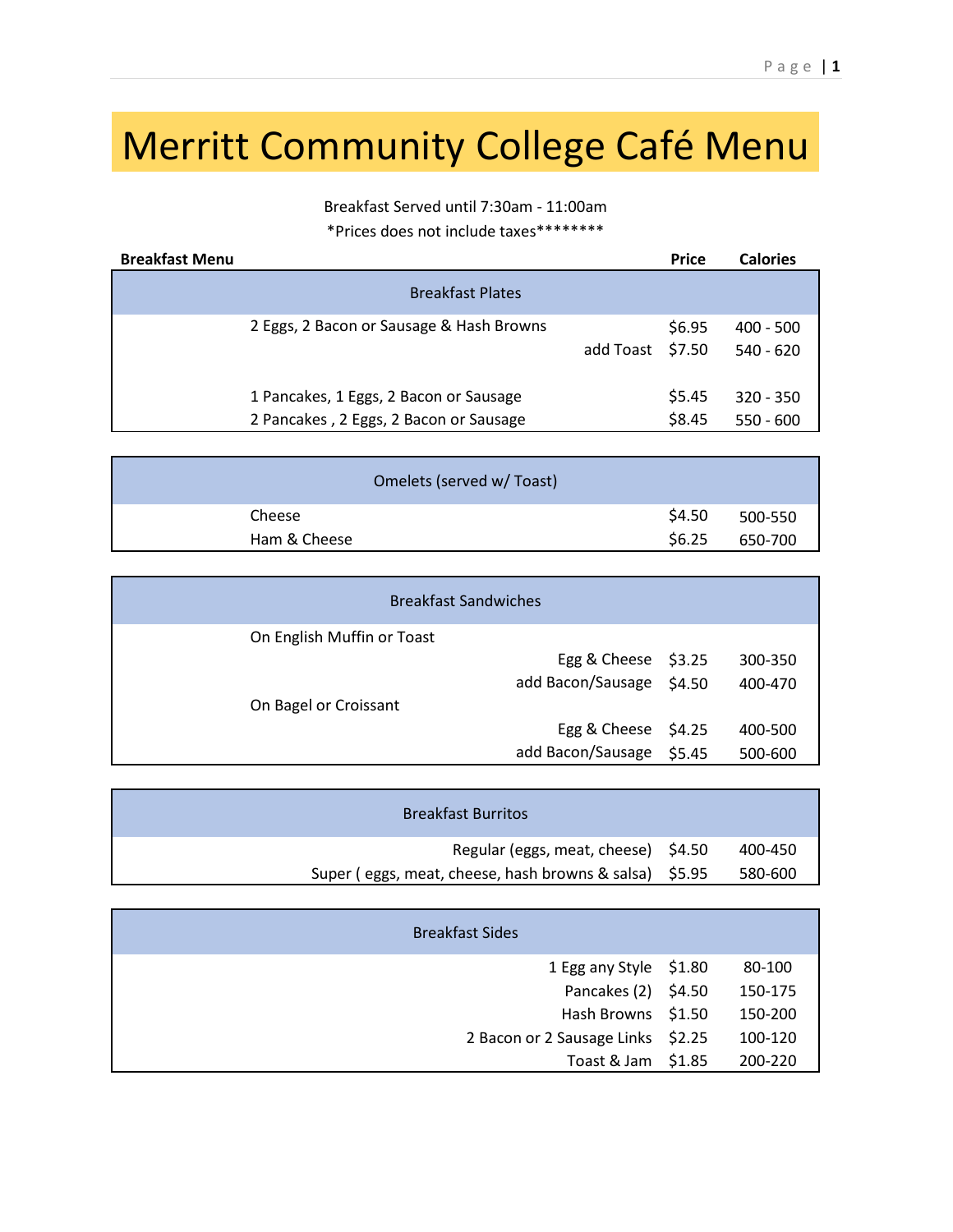## Lunch Served All day 7:30am - 2:30pm

## \*Prices does not include taxes\*\*\*\*\*\*\*\*

| <b>Lunch Menu</b> |                                                              | <b>Price</b> | <b>Calories</b> |
|-------------------|--------------------------------------------------------------|--------------|-----------------|
|                   | <b>The Grill</b>                                             |              |                 |
|                   | (Grill sandwiches come with lettuce, tomato, onion, pickle,) |              |                 |
| #1                | 1/4 pound of Hamburger                                       | \$4.45       | 400-450         |
| #2                | 1/4 pound of Cheese Hamburger                                | \$5.45       | 530-560         |
| #3                | Bacon Cheese Hamburger                                       | \$6.55       | 600-630         |
| #4                | Double Cheese Hamburger                                      | \$6.95       | 900-940         |
| #5                | Double Bacon Cheeseburger                                    | \$8.55       | 950-1000        |
|                   |                                                              |              |                 |
| #7                | Tuna Melt                                                    | \$6.95       | 700-750         |
| #8                | Cripsy Chicken Burger                                        | \$6.95       | 450-500         |
|                   |                                                              |              |                 |
| #10               | Garden Burger                                                | \$6.95       | 300-350         |
| #11               | <b>Grilled Cheese</b>                                        | \$4.25       | 480-550         |
| #12               | <b>Grilled Ham and Cheese</b>                                | \$5.95       | 550-620         |
| #13               | Hot Links                                                    | \$5.50       | 300-350         |
| #14               | <b>Turkey Burger</b>                                         | \$6.95       | 300-350         |

| ا Grilled Sides             |        |         |
|-----------------------------|--------|---------|
| <b>French Fries</b>         | \$2.75 | 400-450 |
| <b>Curly Seasoned Fries</b> | \$4.50 | 450-500 |

| <b>Market Deli</b><br><b>Boxed Salads</b> |        |         |
|-------------------------------------------|--------|---------|
| <b>Small House Salads</b>                 | \$4.25 | 90-300  |
| Tuna Salad                                | \$7.95 | 400-420 |
| Chef's Salad                              | \$8.25 | 280-300 |
| Grilled Chicken Salad                     | \$8.25 | 300-400 |
| Sandwich Wrap w/ Avocado                  |        |         |
| (Choice of Ham, Turkey, or Tuna)          | \$7.95 | 470-500 |